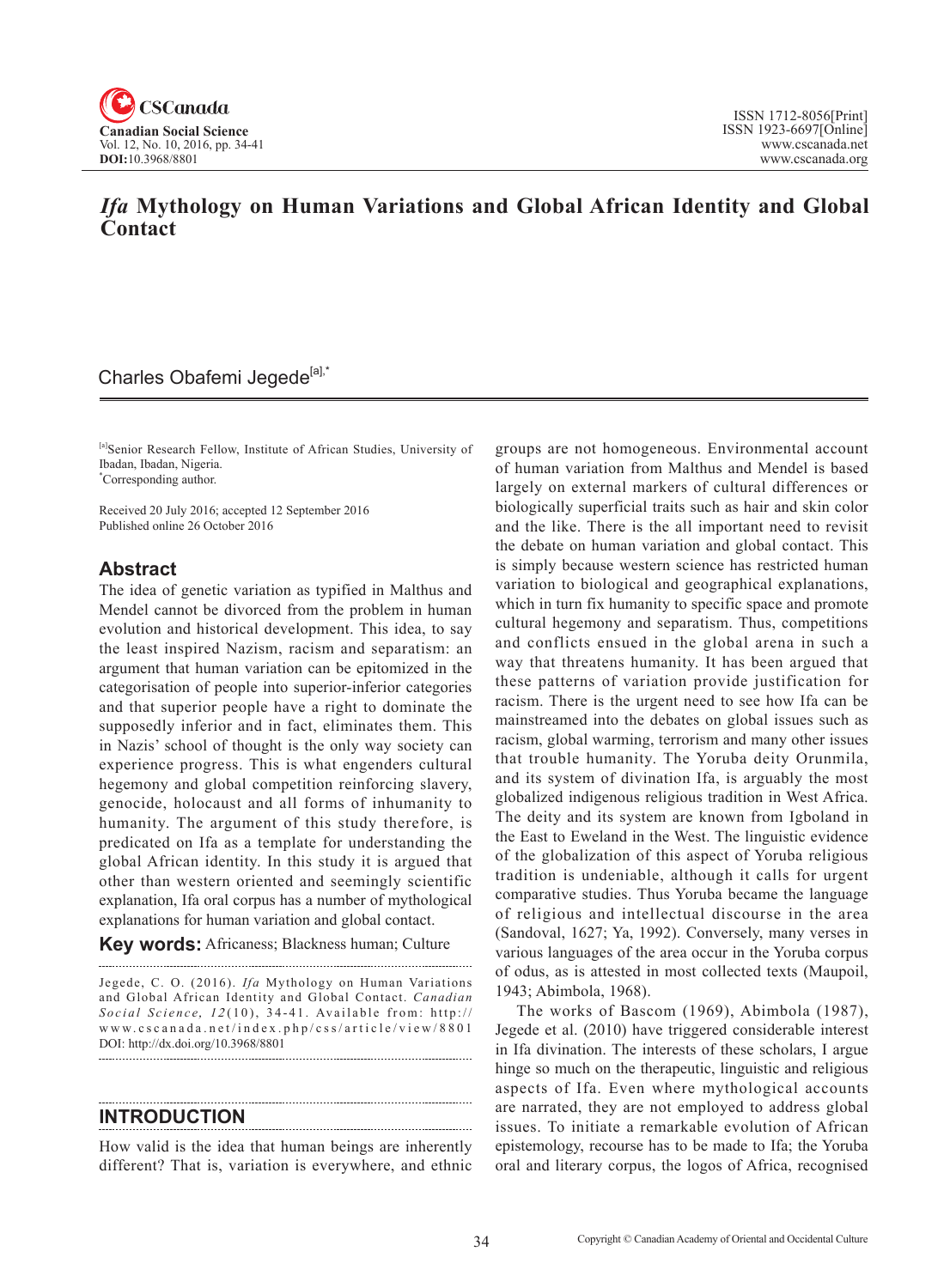by UNESCO (2008) as "oral and intangible heritage of humanity".<sup>1</sup>

Ifa is a corpus and divination systems with mathematical formulae practised among the Yoruba in the Southwest of Nigeria. It is full of Yoruba wisdom and deep knowledge reflecting Yoruba history, language and cosmo-vission and contemporary issues (Jegede, 2007). It is generally known to be a system used by Ifa priests or Babalawo to investigate issues or problems that confront individuals, families and communities. Ifa priest, during divination sessions is able to dig deep into the past, present and future. The diviner is capable of explaining issues on environment, drought, famine, history, politics and many other issues in life. Ifa can be said to be an oral literary corpus; a literature that is full of information regarding healing and counselling about life and living, issues of the myths of origin of town and villages are also included (Abimbola, 1983). Issues concerning migration of human being and international relations are also contained in Ifa literary corpus. This is the reason why in this paper, I employ Ifa mythology to explain human diversity and global contact. The Ifa mythological account of human variation is not border fixed and goes beyond biological explanation of genetic variation due to bioenvironmental determinism.

These are some of the greatest intellectually engaging issues in contemporary African Studies. The works of Ivan van Sertima (1976) and Rashidi et al. (1987) bear eloquent testimony to this problematique (Legrand, 2003). Although, there are unanswered questions which have deep roots in debates on citizenship and identity—yet, they strongly influence the definition of rights, entitlements, duties, and responsibilities. The complication is typified in the dynamic interplay of race, ethnicity, gender and religion in the structuring and exercise of power and opportunity (Giddens, 1991). The questions of course, are, not uniquely African. As a matter of fact, both historically and contemporarily, similar issues have been discussed and debated with considerable passion in other parts of the world. Also, contestations that surround the issues of citizenship and identity have often been played out in the event of violent communal confrontations, civil wars, and interstate conflicts.

The common sense understanding that *blackness* has come to be a significant identity of an African person has been contested by (Mbebe, 2001) and if one can trace his root to Africa especially within the map as designed by geography which was handed over by colonialists, the person is an African; this has become the understanding and common sense. Unfortunately, common sense is often a bad product of stereotypical ideas which lead toward dogmatic proclamation bereft of objectivity.

Hence Owomoyela (1996) reasoned that the imperative of an African-centered perspective through which to imagine alternative practices and policies insisting that immersion in Western language and culture has distracted African intellectuals from developing peculiar normative identities. Following this position, I deviate from the use of Eurocentric historicity as a theoretical basis to articulate this argument which, has been sufficiently captured in (Sentwali Bakari's, 1997) epistemology from an Afrocentric perspective. Thus this significantly explains why the focus of this paper is on my significant firsthand experience as an apprentice and observer learning the art of Ifa divination among the Yoruba, an example of people that have been codified as "Africans" according to imagine boundaries.

## **1. AFRICA, BLACKNESS AND THE REST OF THE WORLD**

The common assumption, which for many years has gained wide acceptability, suggests that an African is a black person who lives in Africa or Africa diaspora. This definitive conjecture though plausible is inadequate to define who exactly is an African because there are other conceivable variables such as culture, religion, moral and others. Africa is an ideological phenomenon; it is a belief system, not complexion nor boundary. Contrary to popular stereotypes, complexion is not necessarily a determinant of Africanness. For instance, Black American activist Angela Davis is not African, whereas White Anti-apartheid crusader, Nardine Gordimer is. Many Africans are westernised and many westerners are equally Africanised. By implication neither being Black nor living in Africa are satisfied prerequisites in assessing someone's Africanness. Insight into this seeming knotty issue is through the advancement of the globality of Africanness. To all intents and purposes, it is imperative to note that advocating this cause will not engender nor foster nativity. Fostering nativity is capable of precluding the place of Africanity in the enhancement of full participation in the current globalisation forces as epitomised in the search for global peace and development.

Mbembe (2001) in his work provides new parameters that can help in moving beyond the inadequacy of common perceptions of self and other identity labels. His contestation is that African identity cannot be gauged only in terms of complexion because there are more complex issues issue in African Studies. Black-Africans represent the majority but by no means the whole of Africa's population and they are not the sole producers of African arts and cultures. Through the ages, many other groups who came from Asia, Arabia, Europe etc. have sojourned on the continent and a large percentage of their population consider themselves full-blooded Africans, regardless of having roots extending to other

<sup>&</sup>lt;sup>1</sup> UNESCO. (2008). *Representative lists of intangible heritage of humanity.*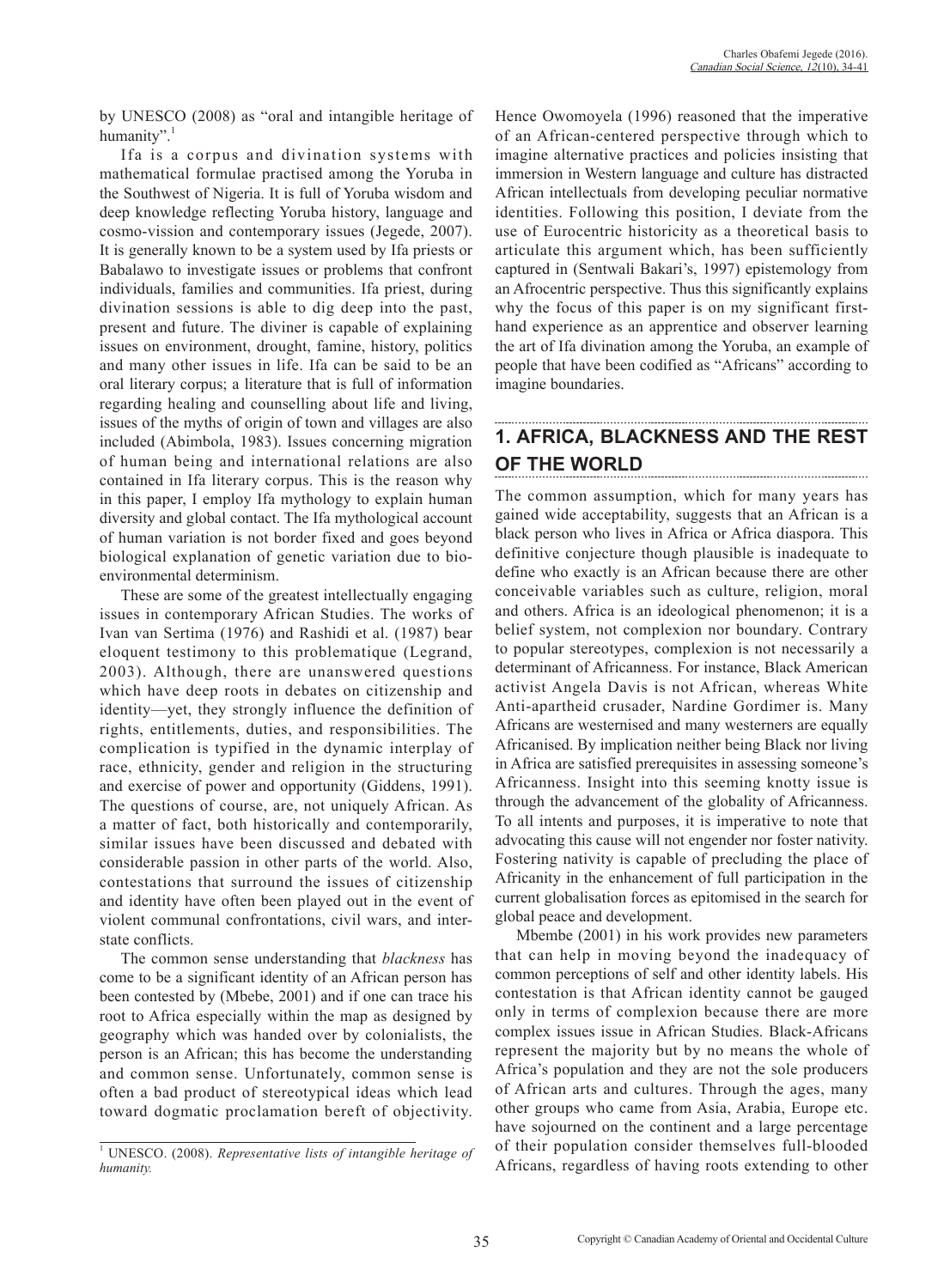parts of the world. Reciprocally, for centuries, it has been acknowledged that for centuries, flux to and from Africa has been multi-dimensional: Invariably, there are several people of African origin who have settled through out the world who consider themselves citizens of their host countries, even though they have roots reaching to black Africa (Mbembe, 2006). One result of this mobility is the dispersion of people of common ancestry and a permanent evolution of culture. Challenged by alterity, no collectivity ever remained immune to outsiders' continuous influences and challenges. This interactions foster increase in intercultural penetration and hybridity. Again it is worth reiterating that traditional practices and cultures of peoples are not bestowed wholesale. It is in this light that this paper aligns with the argument of Kenneth which articulates that the notion of intercultural exchange can lead to an emergence of and invention of Africa through the circulation of ideas via cross-cultural encounters. This explains why the question of who is and who is not an African project some measures of naivety while questions such as what binds individuals to the African continent are also complex. There are broader and more engaging questions that are critical to the understanding of this phenomenon. For example, how strong is this bond? And how can this bond be mainstreamed into the global search for peace and development.

Another attempt at comprehending the riddle regarding Africanity generated a lively debate among scholars in the field of African Studies. The agenda was designed by the postmodernist and/or antinationalist discourses of the day. Pertinent issues were raised to question and downplay the importance of geography, borders and history. On the other hand, as people move in and out of the geographical space, notions of cosmopolitanism and creolisation in the process of the formation and reconstitution of African identities are highlighted.

## **2. AFRICA: BOUNDARY AND IDENTITY**

Ambiguities and inconsistencies characterize the definition and identity of Africa **(**Molefi, 2007). According to the world population, $<sup>2</sup>$  Africa is the world's</sup> second-largest and second most-populous continent, after Asia (United Nations, 2006). At about 30.2 million km² (11.7 million sq mi) including adjacent islands, it covers 6% of the Earth's total surface area and 20.4% of the total land area. With a billion people (as of 2009, see table) in 61 territories, it accounts for about 14.8% of the World's human population. The continent is surrounded by the Mediterranean Sea to the north, both the Suez Canal and the Red Sea along the Sinai Peninsula to the northeast, the Indian Ocean to the southeast, and the

Atlantic Ocean to the west. Not counting the disputed territory of Western Sahara, there are 53 countries, including Madagascar and various island groups, associated with the continent. In line with geographical analysis as handed over, this is Africa (A. A. Gordon & D. L. Gordon, 1996). African countries have often been hampered by instability, corruption and violence. Borders and territorial disputes were also common (Aborisade, 2007, p.137).

Nevertheless, there has been huge debate on borders, boundary and complexion. Odugbemi (1995) and Clapham (1996) argues that everywhere borders are artificial and the case of Africa is not an exception. Scholars of boundary studies have recently attempted to identify the conceptual differences and similarities among the terms, boundary, frontier, and border. Though most of the time these terms are considered synonyms and are used interchangeably. In spite of this, attempts have been made to analyze their conceptual differences and similarities (Rankin & Schofieed, 2004). Anderson (1996, p.10) employed the term "frontier" to denote an international boundary, and "boundary" to designate divisions at the sub-state level. .

Caflisch (2006, p.2) defines international boundary as "a line dividing land territory over which states exercise full territorial sovereignty." According to Shaw (1997),

International boundaries fix permanent lines, both geographically and legally, with full effect within the international system, and can only be changed through the consent of the relevant states. Such boundaries have important consequences with regard to international responsibility and jurisdiction.

Korkor (2001) offers a deep perspective in order to further appreciate the concept of boundaries. Accordingly, he divides boundaries into "general" boundaries, and "fixed" boundaries. In general boundary the exact line of the boundary is left undetermined, whereas fixed boundary is the one that is accurately surveyed and guaranteed. Smith (1995, pp.475-484) also identifies two types of borders: bona fide borders, and fiat borders. Bona fide borders are physical boundaries such as river banks, coastlines and they exist in the absence of delineating activity. In other words, they exist independently of all human cognitive acts. On the other hand, fiat boundaries are the creations of human creations.

There have been many controversies and arguments concerning the arbitrary nature of African boundaries. For Davidson (1992) the arbitrariness of the colonial borders and the dissection of ethnic groups and tribes (and even sometimes families) in the colonial era are the major causes of African conflicts. In other words, instability in the continent was primarily motivated by the arbitrary nature of African boundaries. Griggs (1995a, 1997) argues that the mismatch between nations and states are responsible for the continent's instability, civil war, and genocides. The evolution Nigerian states appear to be a perfect case study as there has been continuous

<sup>&</sup>lt;sup>2</sup> World Population: The 2006 Revision United Nations (Department of Economic and Social Affair, population division).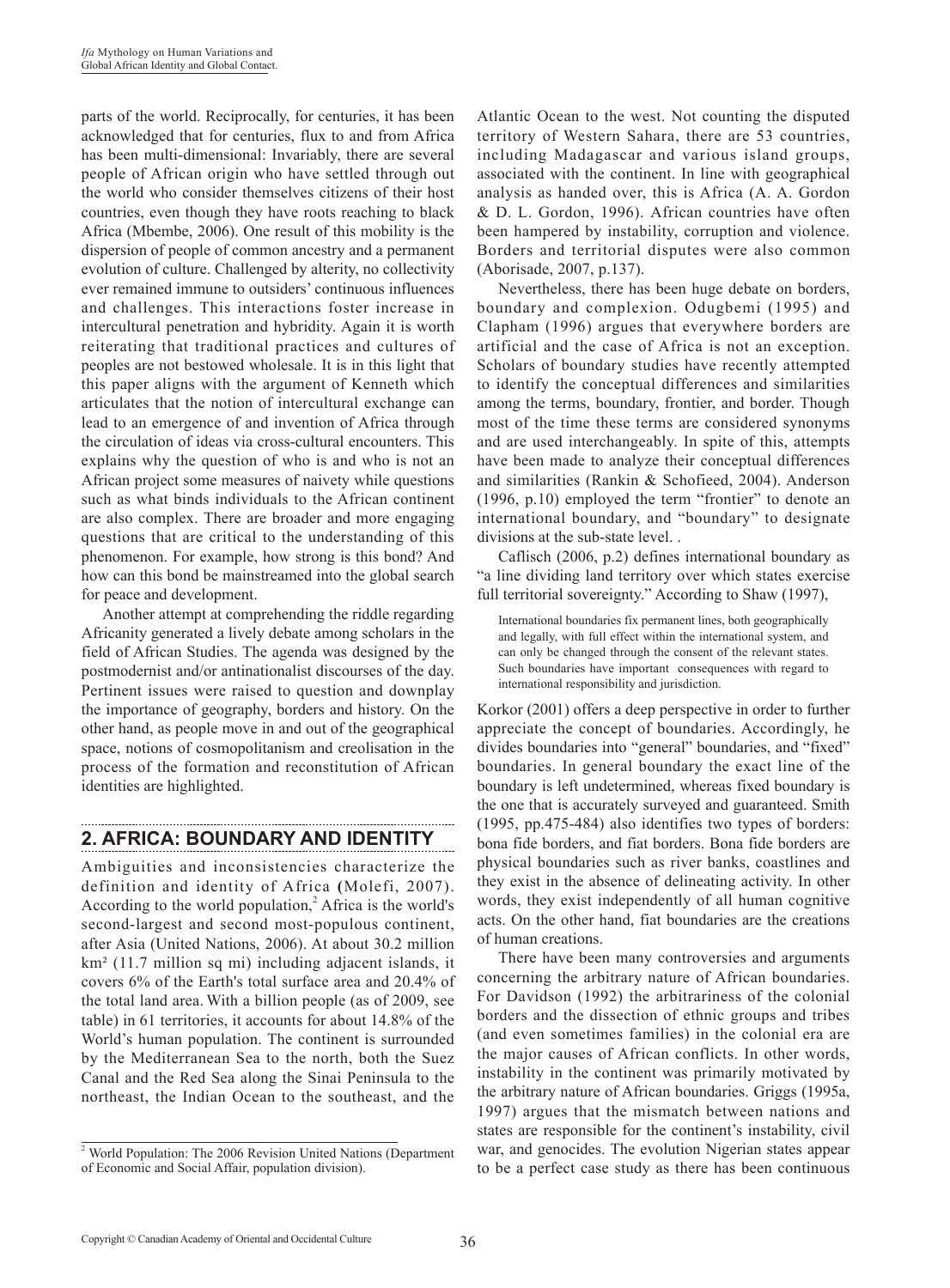contestation and disputation on the claim of Nigeria whether as a country or a nation.

For Loisel (2004, P.4) these borders are not only arbitrary but they were also the product of continental and global rivalries among European powers. Therefore, according to Loisel (2004, p.4), boundaries were drawn essentially according to the geopolitical, economic and administrative interests of the colonial powers, often taken into account at a global scale. The most often cited example is that of the division of the Hausaland, between today's Niger and Nigeria. The Franco-British treaties of 1904 and 1906 redrew the border in favour of the French side, in compensation for France's renunciation of fishing rights off the coast of Newfoundland (Miles, 1994, p.68).

According to Nugent (1996) and Bach (1999), though African boundaries are arbitrary they have also advantages. Herbst (2000) reinforcing this position argues that African boundaries are assets for state consolidation. In a similar vein Touval (1969) and Ottaway (1999) the arbitrary nature of African boundaries has only few disadvantages. Arguing in the opposite, schoalrs like Barbour (1961), Griffiths (1996), Bayart (1996) and Young (1996) advocate for the status quo of African colonial boundaries despite their arbitrariness because attempting to reshuffle states is more costly than the hypothetical benefits. Bello (1995); Herbst (2000); Sambanis (1999) are among the scholars who advocate for territorial reconfiguration of African boundaries.

Though from the beginning the defunct Organization of African Unity (OAU) which metamorphosed into African Union (AU) acknowledged the imperfections of the national boundaries of African countries (which were the by-products of Colonialism). Nonetheless, the continental body decided to accept the inviolability of the national boundaries in its 1964 resolution (DFID, 2001, p.6; Atzili 2004). According to Francis Borella, cited in Wembou (1994, p.16),

Many resolutions adopted by the OAU continually strengthen the territorial foundation of the African States and their respective frontiers. Resolution A.G.H/16.1 of July 21, 1964, to cite just one, incorporates the rule of uti possidetis: "All the member States are committed to respect the frontiers existing at the time of their independence."

Therefore, after the disintegration of colonialism all African governments except Morocco and Somalia agreed to maintain colonial boundaries (Englebert et al., 2001). The problem with geography which I refer to here as demarcation theory of Africanness comes into to the fore. The fundamental question borders on the identity of the Arabs in North Africa, one wonders whether in view of the predominant notions of Africa as Black, North African Arabs who are predominantly white or yellow could still consider themselves Africans. By implication the demarcation theory has no foothold as the African continent itself cannot be said to be black continent since there are people with white, yellow or red skin who are origins of the geographical space of Africa. Ethiopia and Sudan share a very long boundary of 1,600 km length. Apart from their relations as neighbours, Ethiopia and Sudan have many common features (Bahru, 2002). As Yacob (2007, p.193) noted, the term "Ethiopia" is a Greek word for "dark" or black". Similarly the term "Sudan" is an Arabic word for "dark" or "black". Tribes such as Nuer, Anwak and Berta can be found in both Ethiopia and Sudan along the border areas. Many rivers from Ethiopia such as Atbara, Blue Nile (Abay), Mereb and Sobat flow to Sudan. If Ethiopia is a Greek word for Black and Sudan is an Arabic word equally for dark or black can this be interpreted to mean that all Africans are Sudanese or Ethiopians because all Africans are "Black" how logical is it to conclude that all Africans are "Black"?

This is important as the true Africanness cannot be limited to African map and Black colour. Just as Europeaness or Asianess is not seen only in terms of colour and boundary but it is *al binitio* synonymous with advancement, decency, technology and civilisation. The over concentration on colour and boundary call for a fundamental question what is the influence of a person's skin on his or her intelligence? Can it be argued that Africa is regarded as backward just because it is located within the geography or map of Africa? There are four ethno-linguistic formations in Latin America. People of African descent constitute the majority in Brazil, Panama, Cuba and the Dominican Republic and indeed a third of the entire population of the region. Africa is globally connected: there are 150 million people of African descent in Latin America, 90 million of them possess strong African features. They also constitute 40% of the poor (Johnston, 1969). Most have little political consciousness of their being black but nonetheless suffer the social discriminatory consequence of their ancestry (Jackson, 1970, p.341).

The politics of identity, in its relationship to multiculturalism, is also exhibited in the movement launched by Jesse Jackson to designate Black Americans as "African Americans." This represented the third shift in the self-designation of Black Americans -from "Negro" to "Black," to "African American." (Spencer, 1994). In this, we see the politics of identity as it downplays the issue of colour as being of no significant relevance. Each of these shifts can be understood as a choice of an identity, signified by the choice of a name, which is the most fundamental act of self-identification that a group can engage in. In calling for this shift, Jackson explicitly referred to what he regarded as the inadequacy of the designation "Black" to describe the historical location of the African- American community (Martin, 1991, pp.102- 103).

The other side of the historical aspect was the role of social philosophers and thinkers of the era who substituted their own prejudice and supremacist beliefs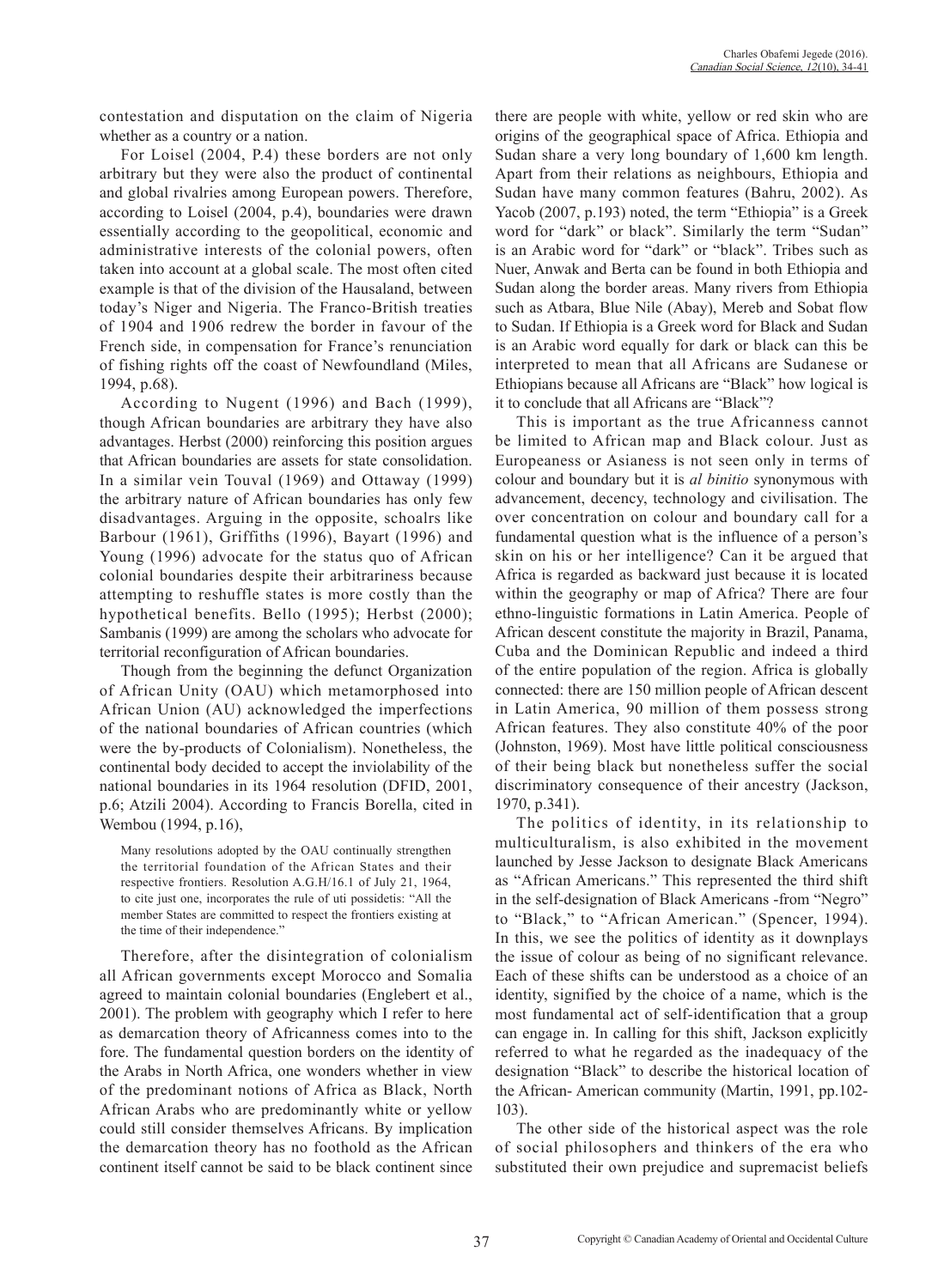for scholarship. They wrote that Africans were inferior people. They called for a policy to rid their society of African presence [genocide] if possible and massive immigration from Europe. Progressively, from the  $19<sup>th</sup>$ century, the Africans were rendered invisible by denying their contributions to the development of the society, erasing them from books and historical accounts as well as making them nonexistent reality in the scheme of things. The contradiction here is that it has been established that not only were native Americans present when he reached the New World, but also Africans, Asians and Europeans, among others, had been sailing to the Americas thousands of years before Columbus ventured reached the New World. Of the various people who reached America before Columbus, Black Africans appear to have made the most contacts and to have had the greatest impact.

#### **3. YORUBA DEITIES AND GLOBAL CONTACT**

For millennia Africa had a rich tradition of interaction and movement-trade, ideas, and people-with western and southern Asia and the Mediterranean world (Harold, 1962). Ifa transverse the world; he went as far as Australia. Apart from the fact that Africans were taken as slaves to the Americas, even the gods were in America before and after the era of the slave trade. By implication, most of the African deities are transatlantic deities as much as they are African deities. This may not be divorced from the reasons that account for the reason behind African religion and culture gaining proper traction in all the diasporas. More telling is Ifa's reference to Orunmila's itinerary which exemplified the fact that Orunmila the Yoruba deity for wisdom was a glob trotter travelled to the western world to perform divination.

The Yoruba religion became global by sharing its Orisha with the immediate, West African neighbours of the people who have come to be collectively referred to as Yoruba for the reason that they have adopted some of their deities (Babalola, 2008). Thus, the Edo, Yagba, Itsekiri, Nupe, Ibariba, Igbo, Igala, Fon, Gun, Aja, Ewe, Akan etc, all belong to the same religious leaning as the Yoruba. The case has been made for Ogun as the paradigmatic West African globalizer deity in Barnes (1989). But one could identify virtually any Yoruba orisha in the pantheon of the above mentioned ethnic groups. The Yoruba gave and freely took deities in this area. In the realm of religion, social theory is certainly an historical fact (Akinjogbin, 1967). Sango and Oya are as Nupe as they are Yoruba. Nana Buukuu is most likely Akan in origin. Before it was adopted by Pre-Oduduwa Yoruba and subsequently travelled throughout Yorubaland. Oduduwa, Orisa, yeye Mowo, Ogun, Elegba, Sanpanna, clearly Yoruba orisha, have been adopted as Fon deities or vodun under the

following audibly recognizable names respectively: Duduwa, Lisa, Mawu, Gun, Legba, Sakpata. In their new locale they are both Fon and Yoruba, issues of origin and nationality being of little interest to practitioners, even as they may preoccupy academics. A case in point is precisely Sanpanna: A deity erroneously referred to as god of smallpox, who is believed in parts of Yorubaland to be of Fon origin while the Fon themselves emphatically affirm its Yorubaness by calling his devotees Anagonu that is Anago (Yoruba citizens).

### **4. ORUNMILA AND TRANSATLANTIC MIGRATION**

*Kini Ifa wi*? What did Ifa say" According Ifa literary corpus, Oturupon'guda. *Oturupon guda, Oturupon gedeOturupon guda, Oturupon gede*

*Gedegede lomode jefo elegede Arabale n tawodi A dia fun eebo oloja Omo a me re e kankun Omo a la gbudugbudu wosa Ara teebo n da ki i baje Loju 'fa rekete ni n gun loju won Orunmila ogudu yanda Je ke eebo oloja o je fawo* 

*Oturupon guda Oturupon gede* (an ancient Babalawo) *Gede gede lomode n jefo elegede* (an ancient Babalawo)

*Arabale n tawodi* (an ancient Babalawo)

Performed Ifa divination for the enterprising white man)

Who travelled across the ocean And traveled over the rivers Whatever the white man design is never got spoilt On Ifa tray, it is always accurate Orunmila Ogiriyanda, let the Whiteman patronize me.

Orunmila by his nature was an itinerant healer. In this odu, Orunmila transmigrated to the western world through *Apa Okun*, *Ilameji Osa* which can be translated to mean that he went overseas or to the western world, a transmigration and transatlantic healing expeditions. He settled close to the ocean where *Ofirigi gedu* was their king. The king came to Ifa seeking that Orunmila should help to make his people prosperous. He prescribed sacrifice of 200 rats, 200 birds and two hundred of many other sacrificial elements. The people struggled so hard to get all the items prescribed for the ritual, and Orunmila was so enthralled by their commitment. After the sacrifice was offered, Orunmila also prepared pomade for the people to apply on their bodies. According to Ifa, like every other homo sapiens, the peoples over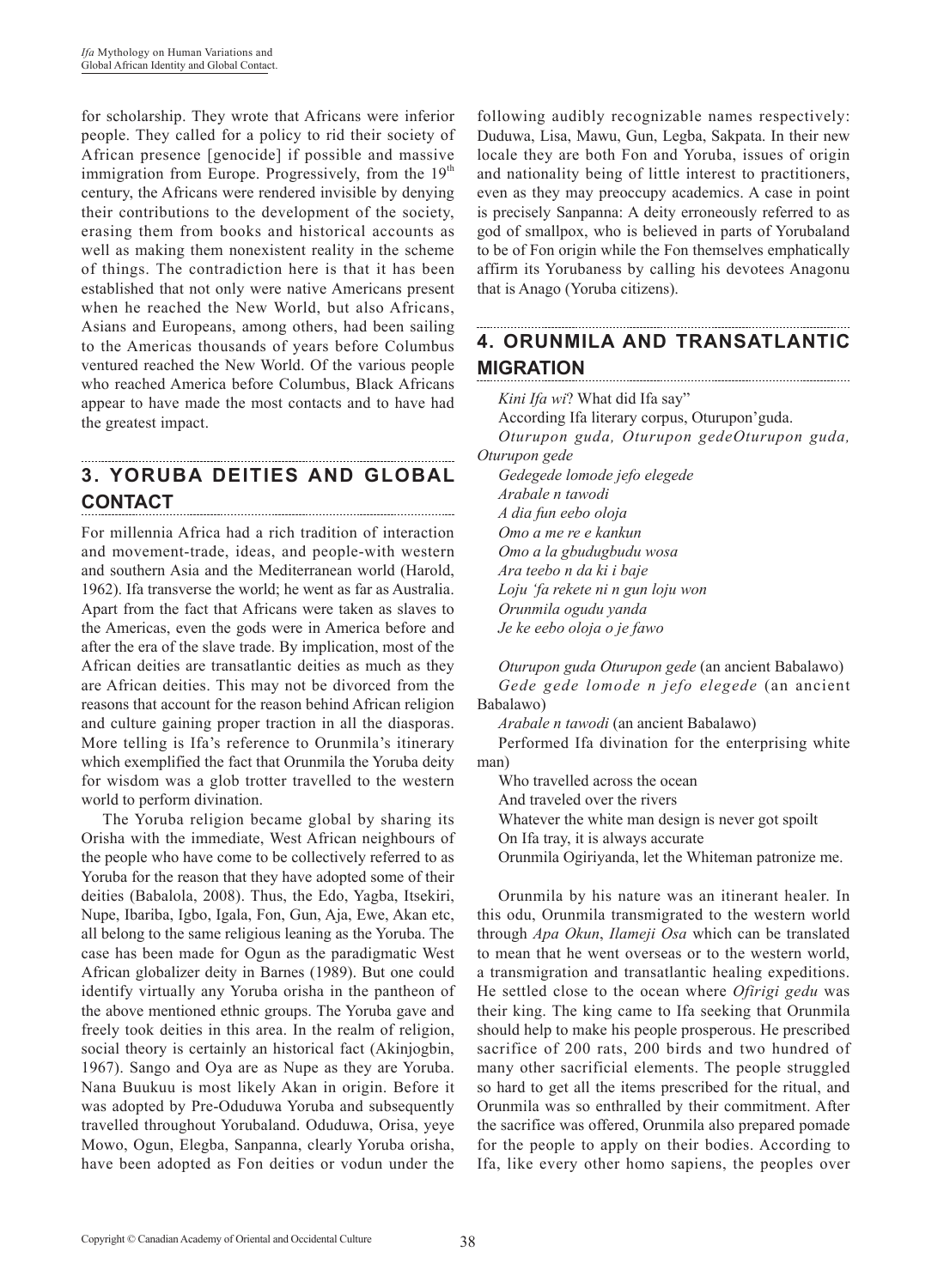the seas were predominantly black. In other words, it was the pomade that bleached the blackness in their complexion. The above argument can be substantiated with the Yoruba word for the "white" people-Oyinbo. The word Oyinbo is sentential, clausal and phrasal; it is not a word for colour; unlike *dudu,* a word which means black and that is a color. The word oyinbo as coined implies an influence on the original complexion. By its structure of the word oyinbo, it implies that it has undergone some forms of transformation, a condensation by way of deletion (Fashina, 2008). Thus we can talk in terms of possible semantic and semiotic meaning as follows:

*Oyi bo* or *eni ti oyi bo*: a person that has the "air" remove the colour of his or her original skin. The word can accommodate any other meaning but it cannot replace or reinterpret the word bo that is "bleach". This implies something happened that brought about a change in the original colour of the skin. The question is who did the bleaching? The Yoruba say it is the "air", or "wind" that is responsible.

This is why it is inaccurate to say that the biblical Adam and Eve were Oyinbo.

The odu Oturupon'guda says it was what Orunmila gave them as pomade that was accountable for the change in their complexion to white or yellow. The pomade was Awure which is meant to lighten their skins, make them attractive and acceptable to every people. There are all kinds of pomades in the market that can be used to lighten from black (with which Olodumare covers the humans to protect against cancer and all forms of skin illness) to white and that person will become white. Orunmila settled there, got married and had children among them. By implication, many of the Europeans are children of Orunmila. All the odu from Ejiogbe to Ofu'se speak about how Orunmila globe trotted healing people without minding any consideration for racial and natal influences. Here we see that Orunmila had no consciousness of human variation, rather he would offer assistance when needed without minding color, race or boundary.

# **5. OSUN AS A GLOBAL DEITY**

Oturupon "fu speaks about how Osun became global deities: *Oturupon*"*fu Oku eja ni nse nu werepe e si igba alate A difa fun awoyo onile e kaa omo akaru be be be Nijo tin lo re e ba won tedo si Ijumu Ile Nlo re e tedo si ijumo ile O nlo re e lagbo oro O lagbo opa O la ona gbo ro ro ibi ese n to O gba arira kotopo ti n be ni Ijumu Ile O tun Iwa okunrin se*

### *O tun Iwa Obinrin se.*

*Oku eja ni ns'nui werepe e si'gba alate A difa fun awoyo oni le e ka a omo akaru be be be* When he was going to settle at Ijumu city He was going to make way through the thick forest. He was going to make way through bamboo forest. He was going to construct the narrow as a walkways. Settled in Ijumu city To redeem the life of men and women

The odu Ifa Oturupon'fu speaks about how Osun became global goddess. Osun by etymological explanation means *O sun* that is, the source where everything is springing from. Therefore, Osun means the sacred drinkable water that sustains humanity. Osun is the personification and sacralisation/deification of water which sustains humanity and every other creature. Osun can therefore be said to belong only to Yoruba if its water is drank by the Yoruba. This odu speaks about how Osun became a global goddess. Recent studies and exposures have shown that Osun is not an Orisa exclusively meant for the Yoruba; she is found all over the world. Intriguing is the fact that Osun's colour is yellow which is the complexion of a European. Whereas, Orunmila her husband is black Edu (*ope Ife*) that is, black the palm tree of the source (Ife). The marriage of Osun and Ifa is a proof of the affinity or the interconnectedness of black and white which in turn signifies the interconnectedness of the whole world. Though white can exist without black and black without white, they are not necessarily dependent on each other. Nevertheless, they have more effect more beauty when they are combined. Ieda Machado dos Santos (2001) refers to the Bahia Brazilian saying "the power living in water does not distinguish between colours". She further asserted that African deities reach everyone among the Bahia of Brazil no matter the ethnic roots and social levels.

Another aspect of the odu was that Awoyo; the king of Kaa (an ancient city) offered a sacrifice meant for the stability of the city. The taboo was that water should not be poured on the sacrifice. The enemy broke this taboo by pouring water on it, it was the water that turned into river, and it the river, according to this odu that turned to Osun. Awoyo was very angry and because he could not withstand this, he transfigured into stone (ota) upon which river (Osun) flows through the world. Here, in this odu, we see how Africa is globally connected. According to this odu, like Orunmila, one can say that Osun traveled round the world. Though according to Yoruba tradition, there are many river goddesses and each with its peculiarities: Yemaja according the Yoruba tradition is the goddess of the depth of the river; Olosa among the Yoruba of Lagos is the goddess of the big flowing river that can be navigated upon. While Oya was assumed by Oya River in Nupe kingdom is the goddess energy in the storm and wind. Nevertheless, all these goddesses are symbolized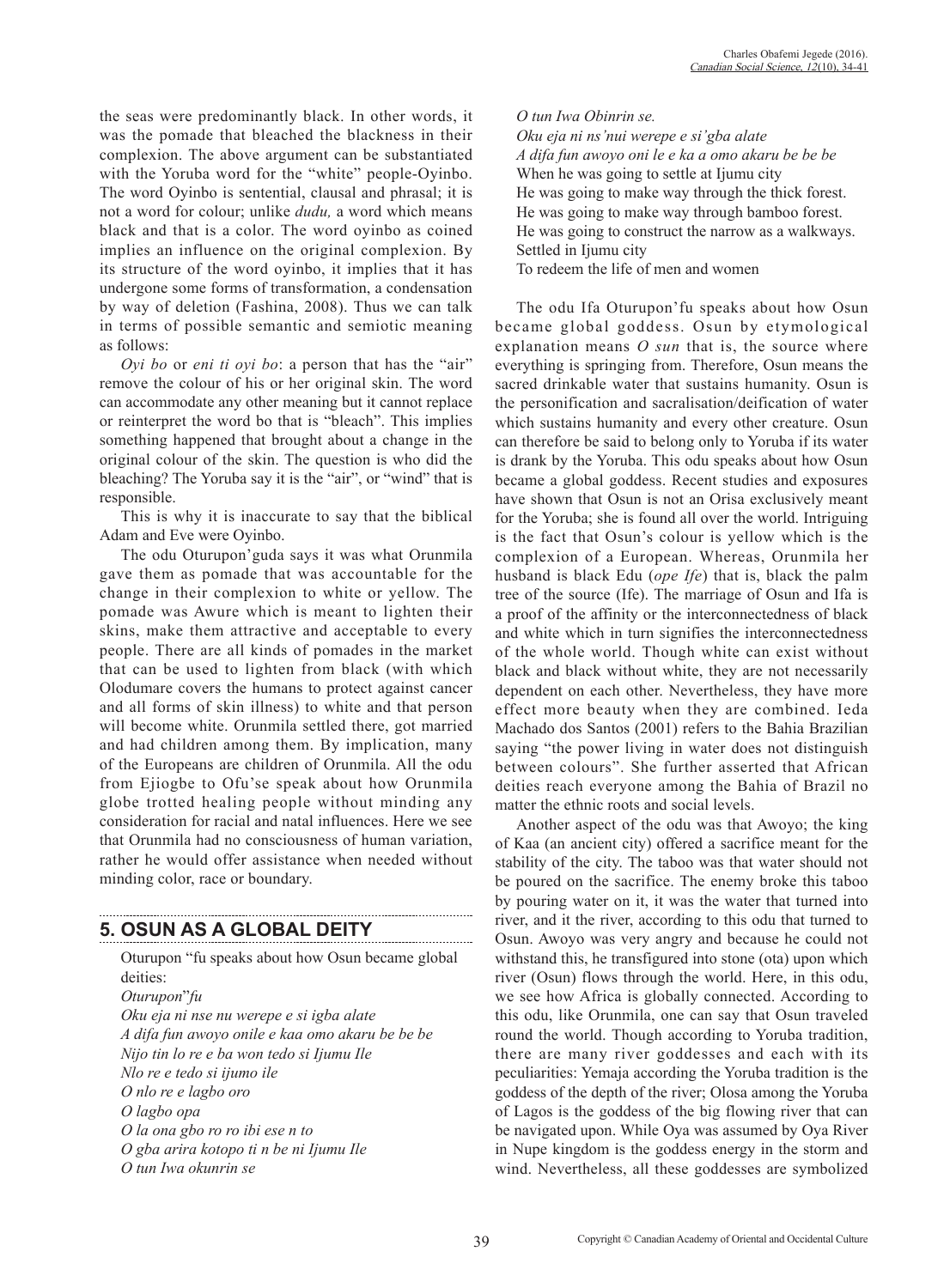with water; the differences are only vivid in the different kinds of waters.

Nevertheless Osun is the spring, pure water that can be used for drinking, bathing and other uses and above all it is inherently therapeutic. This explains why among the Yoruba, water is a living being, energetic, accommodating, profoundly productive and feminine in nature. More evidently, water is the essential, indispensable being without which no one on the planet earth can survive. Water (Osun, that which springs or drinkable water) therefore is generous for she sees herself as being so important and indispensable hence she has to flow everywhere so as to make herself available for human satisfaction and healing. For this reason, the fact that everyone drinks water is enough reason for the oneness of humanity

# **CONCLUSION**

From the foregoing, it is evident that the conceptual framework of Africanness is not limited in scope to skin color and geographical space. Rather, this paper has argued that *Africanness* is an *essence* that defines a people based on, but not limited to such conceivable variables as culture, religion, mores and other complex attributes. This fact is further reinforced by the fact that we live in a global community where the perceived differences in the physical conception of human beings are circumstantial. Therefore, the African identity is truly global as opposed to that which the colonial overlords thrust on Africa.

*Africaness* is an imperative in the quest for the pursuit of the new world order which is exemplified by the phenomenon of globalization. It is unthinkable to imagine the realization of the Health for All initiative without incorporating African medicine into the orthodox medical practice. The problem of climate change typified in global warming as well as other environmental challenge without African indigenous input is very likely to be a mirage. How can the world think of technological advancement without due consideration for African technology and African morality? The adoption of western model of participatory democracy and good governance would still prove inadequate to solve our perennial political problems without borrowing from the African political philosophy. Therefore, Africanity remains a potent force in achieving global peace and development. With the forgoing analysis, it can be deduced that all human are one and bound together by common destiny. Unlike Judaism where those who are non-Jew who are converted to it are called proselyte. In Ifa anyone who is initiated and ability to follow the tenets of Ifa automatically becomes an adherent. This is evident in the increase in the number of Europeans, American and Asians who are initiated into Ifa. Language, color and boundary are no barrier, for in Ifa, all humans are one.

## **REFERENCES**

Abimbola, W. (1967). *An Exposition of Ifa literary corpus*. Oxford University Press, Ibadan.

- Aborisade, O. (2007). Common good, social order and the quest for sustainable peace in Africa. *Pakistan Journal of Social Sciences, 4*(1), 137-14.
- Akinjogbin, A. (1967). *Dahomey and its neighbours*. Cambridge: Cambridge University Press.
- Attorney, L. H. (n.d.). *When Blackmen ruled the word*. Retrieved from http://www.melonet. Com/classenes
- Bach, D. (Ed.). (1999). *Regionalism in Africa: Integration and disintegration*. Bloominghton: Indiana University Press.
- Bahro, Z. (2002). "*A history of modern Ethiopia" 1855-1991* (2nd ed.). Addis Ababa. Adidis Ababa University Press.
- Barbour, K. M. (1961). A geographical analysis of boundaries in inter tropical Africa. In K. M. Babour & R. M. Protuero (Eds.), *Essays on Africa population*, (pp.303-323). London: Routledge and Kegan Parl.
- Barnes, S. (1989). *Africa's on: Old and new.* Hawiana University Press.
- Bello, A. (1995). The boundaries must change. *West Africa, 10,*  546.
- Caflisch, L. (2006) *A typology of borders.* International Symposium of Land and River Boundary Demarcation and Maintenance in Support of Borderland Development.
- Cavalli, S., & Mnozzi, A. P. (1994). *The history and geography of human genes*. Princeton: Princeton University Press.
- Clasherm, C. (1996). *Africa and the international system.*  Cambridge: Cambridge University.
- Crates, H.-L. Jr. (1984). The blackness of blackness: A critique of the sign and the signifying monkey. In G. Jr. Louis (Ed.), *Black literature and literary theory* (286-293). New York and London.
- Davidson, B. (1992). *Africa and the course of the Nation-State*. New York: Times Books.
- De Roo, P. (1900). *History of America before Columbus* (p.34). Philadelphia J. B. Lippincott Company.
- Giddens, A. (1991). *The consequence of modernity*. Cambridge: Policy Press.
- Gordon, A. A., & Donald, L. G. (1996). *Understanding contemporary Africa*. Boulder: Lynne Rienner.
- Herbst, J. (2000). *States and power in Africa: Comparative lessons in authority and control*. Princeton: Princeton University Press.
- Herold, L. (1962). *African explorer of the new world.* The Crisis.
- Jackson, J. G. (1970). *Introduction to African civilization.* New York University Book Inc.
- Jonston, S. H. (1969). *The Negro in the new world.* New York Jonston Reprint.
- Korkor, F. O. (2001): *The surveyor and the boundary: A spatial odyssey* (42nd ed.). Australian Surveyors Congress. Retrieved from http://www.isaust.org/innovation 2001-spatial-Odyssey/pafkorkor.pdf